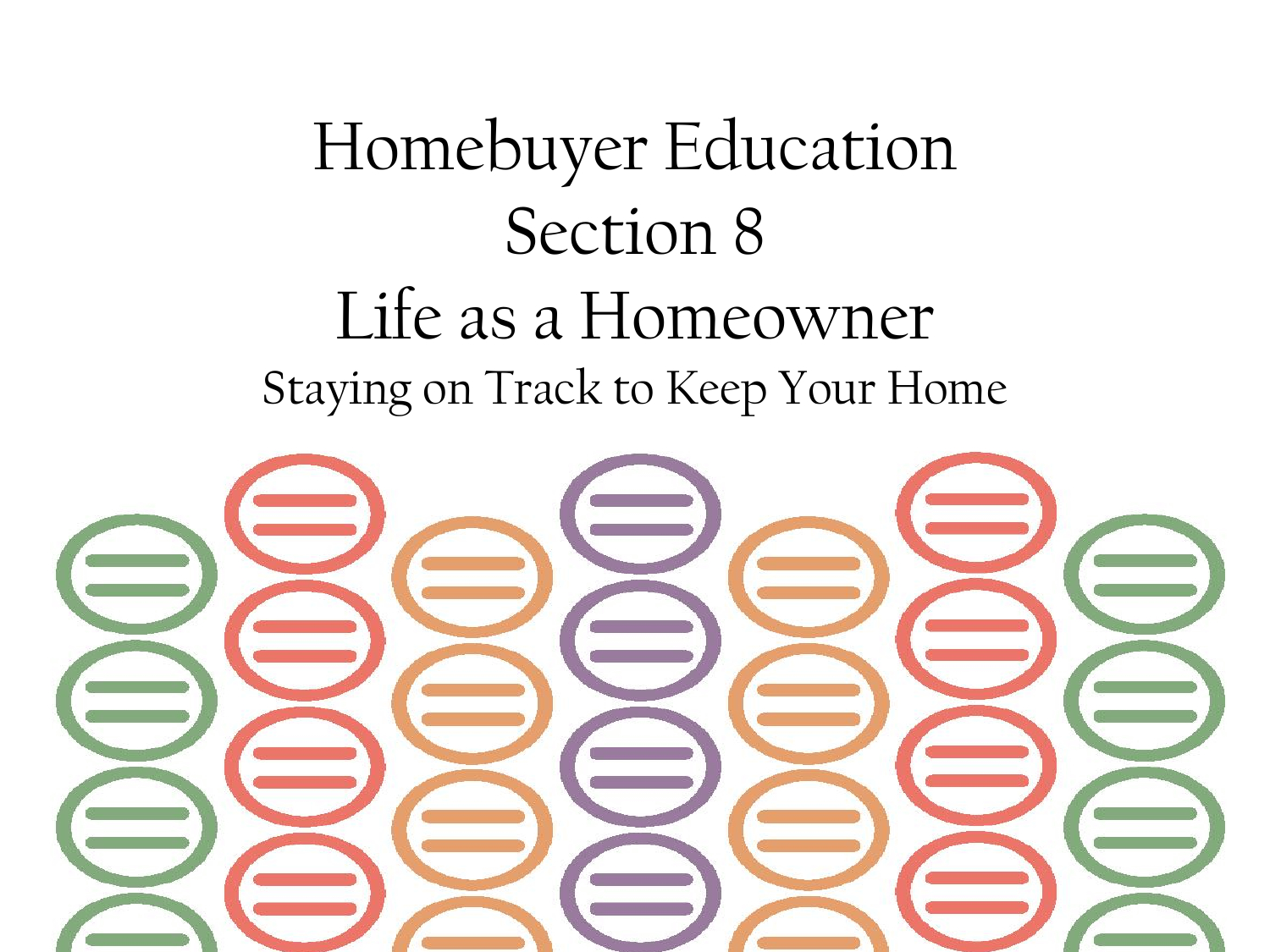## **Your Responsibilities as a Homeowner**

#### **Responsibilities to Yourself**

#### **First responsibility is to protect your housing investment**

- Make your payments on time
	- It protects your credit score
	- It will help you if you ever have a crisis
- Maintain and repair with the property
	- Keep its value
	- Use reasonable caution to prevent hazards such as fire
	- Use reasonable caution to prevent injury to others
- Don't risk your home by taking out a second mortgage unless
	- You have lots of equity in the house
	- You will use the money for asset-related activities
		- $\triangleright$  Home improvement
		- $\triangleright$  Starting a new business
		- $\triangleright$  College or technical education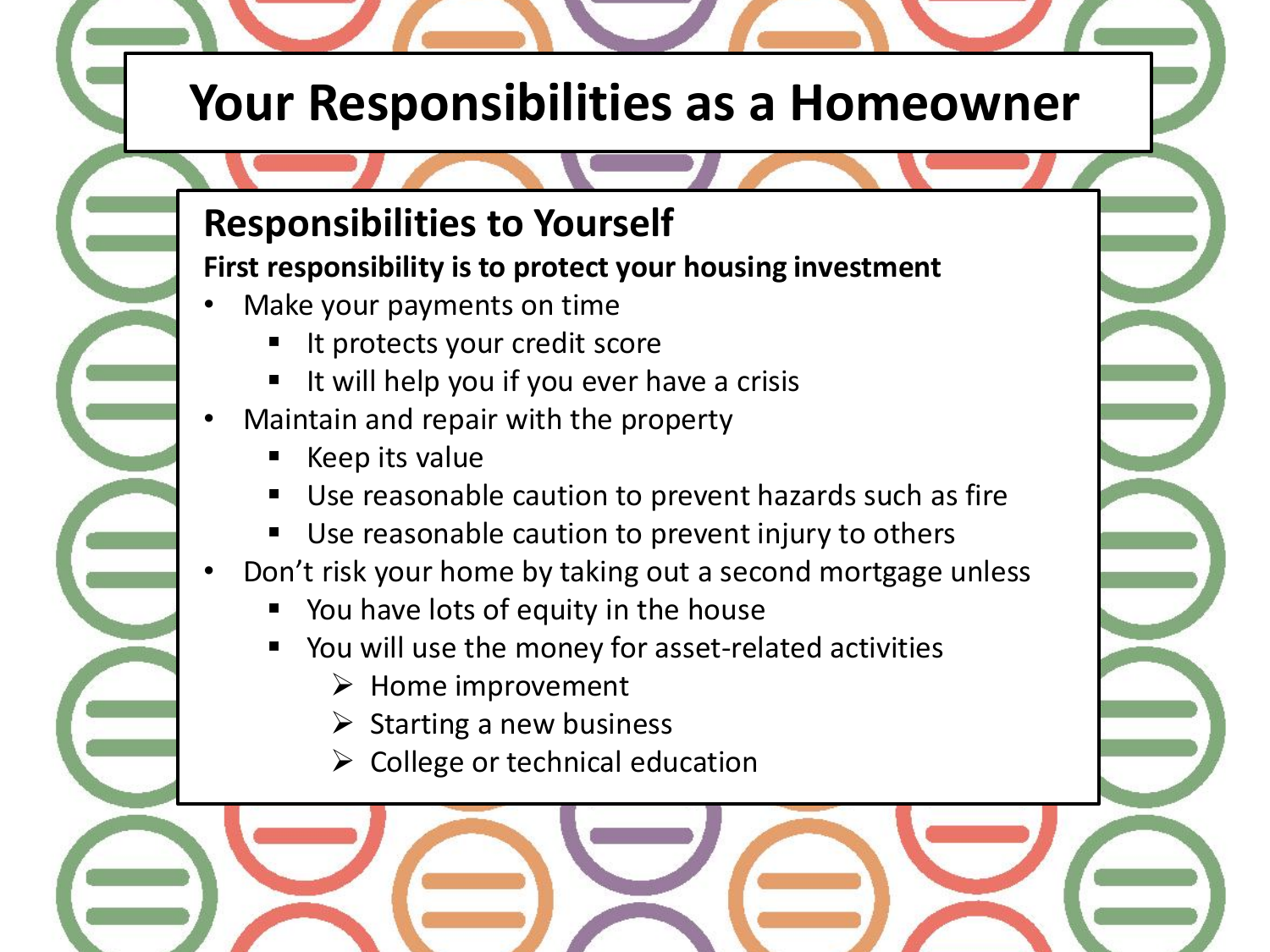# Your Responsibilities as a Homeowner

## **Responsibilities to Your Neighbors**

- Keep your neighborhood property values up
	- Everyone's property values affect the others
	- Control noise, pets, trash and children
		- Keeps property values up
		- Builds good relationships with your neighbors
- Get to know your neighbors
	- Best deterrent (according to police) to theft is your neighbors knowing your routine
	- Neighbors can help when you have to be out of town or are ill
	- You can help neighbors in return

## **Your Responsibilities as a citizen**

- Fair Housing
- Property Taxes
- Income Taxes
- Voting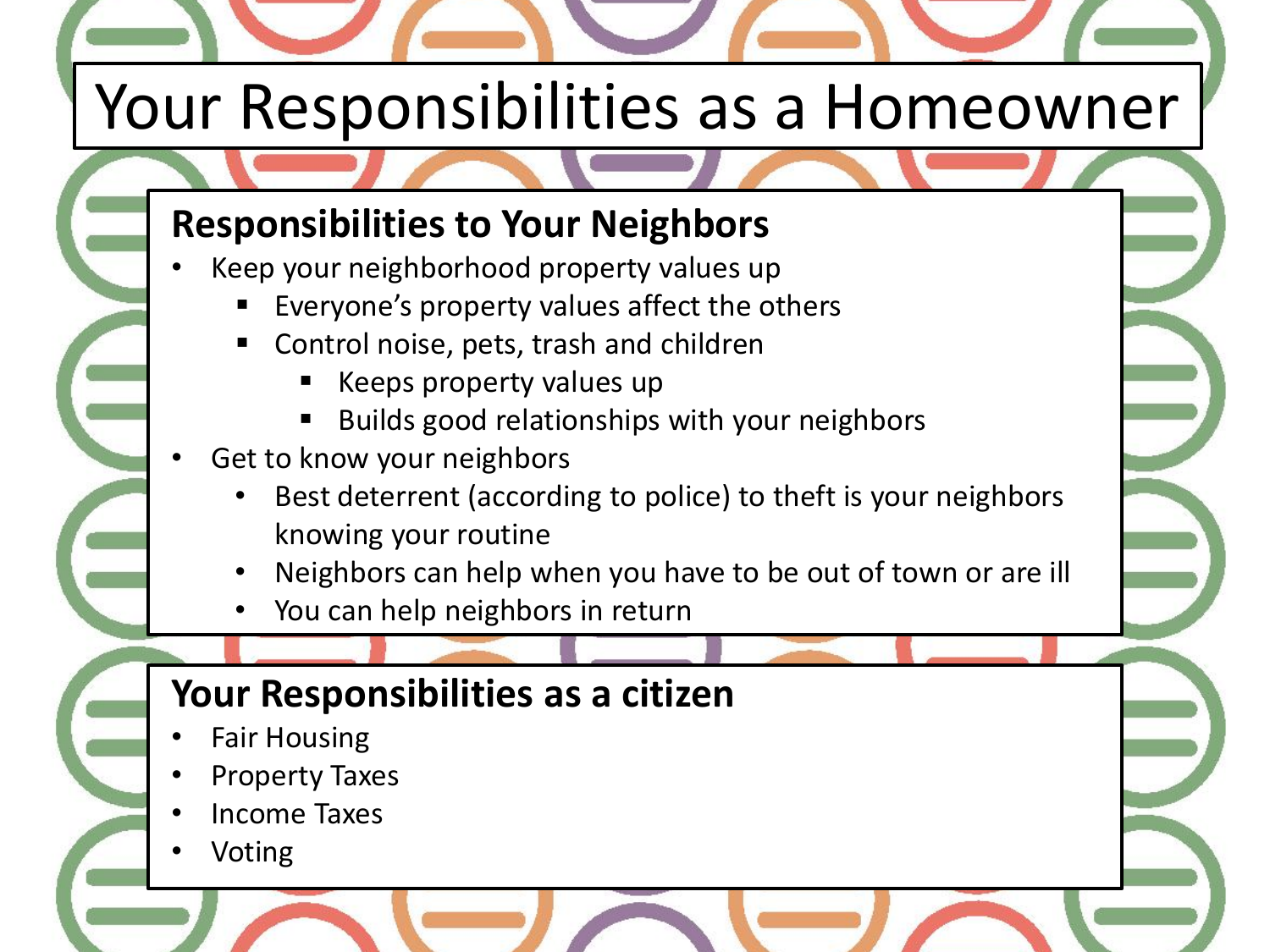## **Understanding your payment and payment servicing protects your investment**

- Most house payments are PITI (Principle, Interest, Taxes, and Insurance
- Make sure you understand your house payment
- Make payment on time
- If you are late, check with your lender to see if there is a "grace" period
- If you miss three payments you are facing foreclosure
- If you have questions or problems the lender is required to respond to you

#### **Your Payment Can Change**

- Fixed-rate mortgage payment change
- Part of payment each month is going into an escrow account
- Money accumulates in escrow to pay your property taxes
- The payment may be decreased if too much money accumulates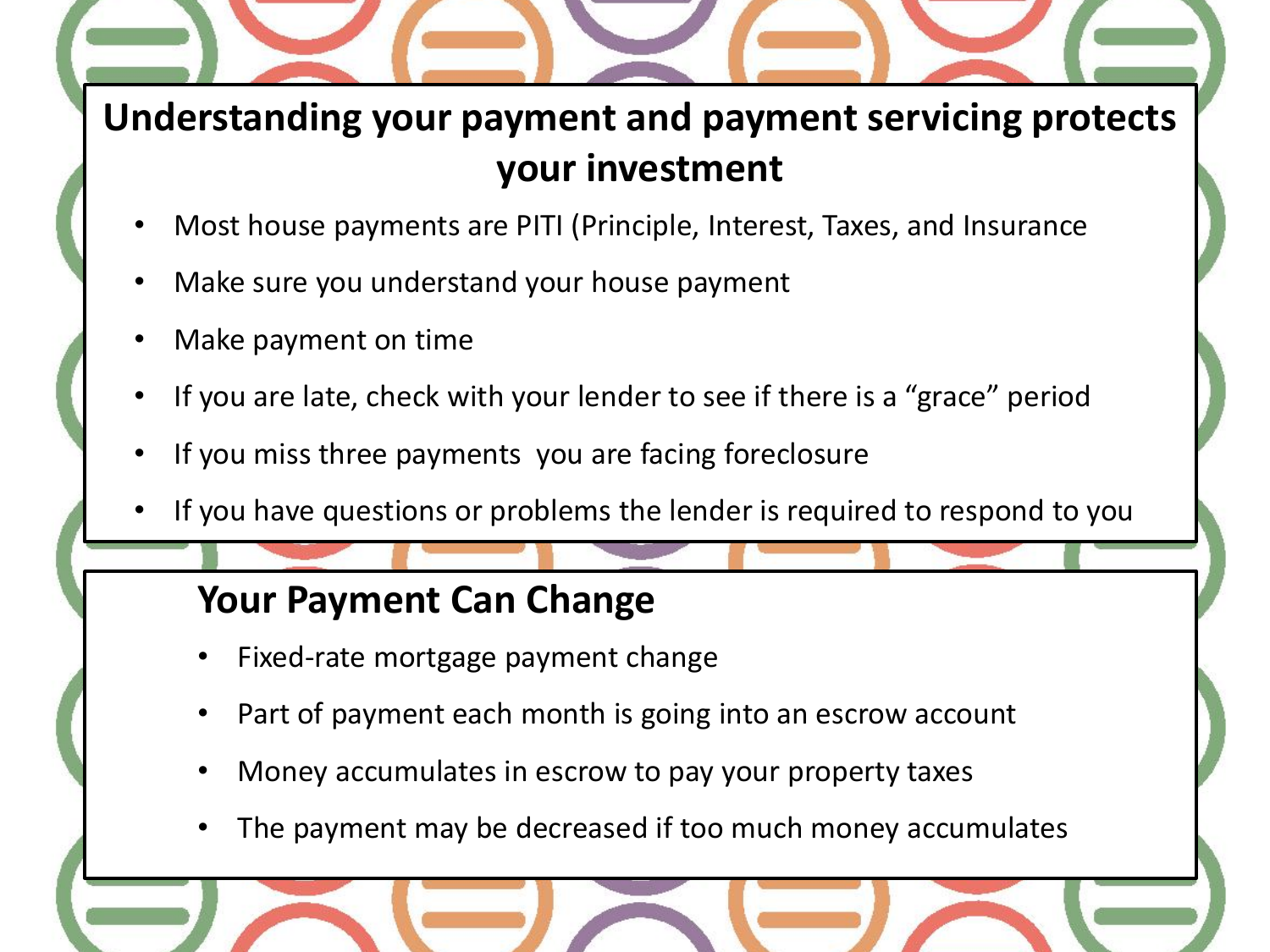## **Your Servicer can Change**

- current servicer must notify in writing at least 15 days before transfer
- Notice must include
- Effective date of transfer
- Name, address, and toll-free or collect call telephone
- Information on any optional insurance
- Statement that transfer does not affect terms or conditions

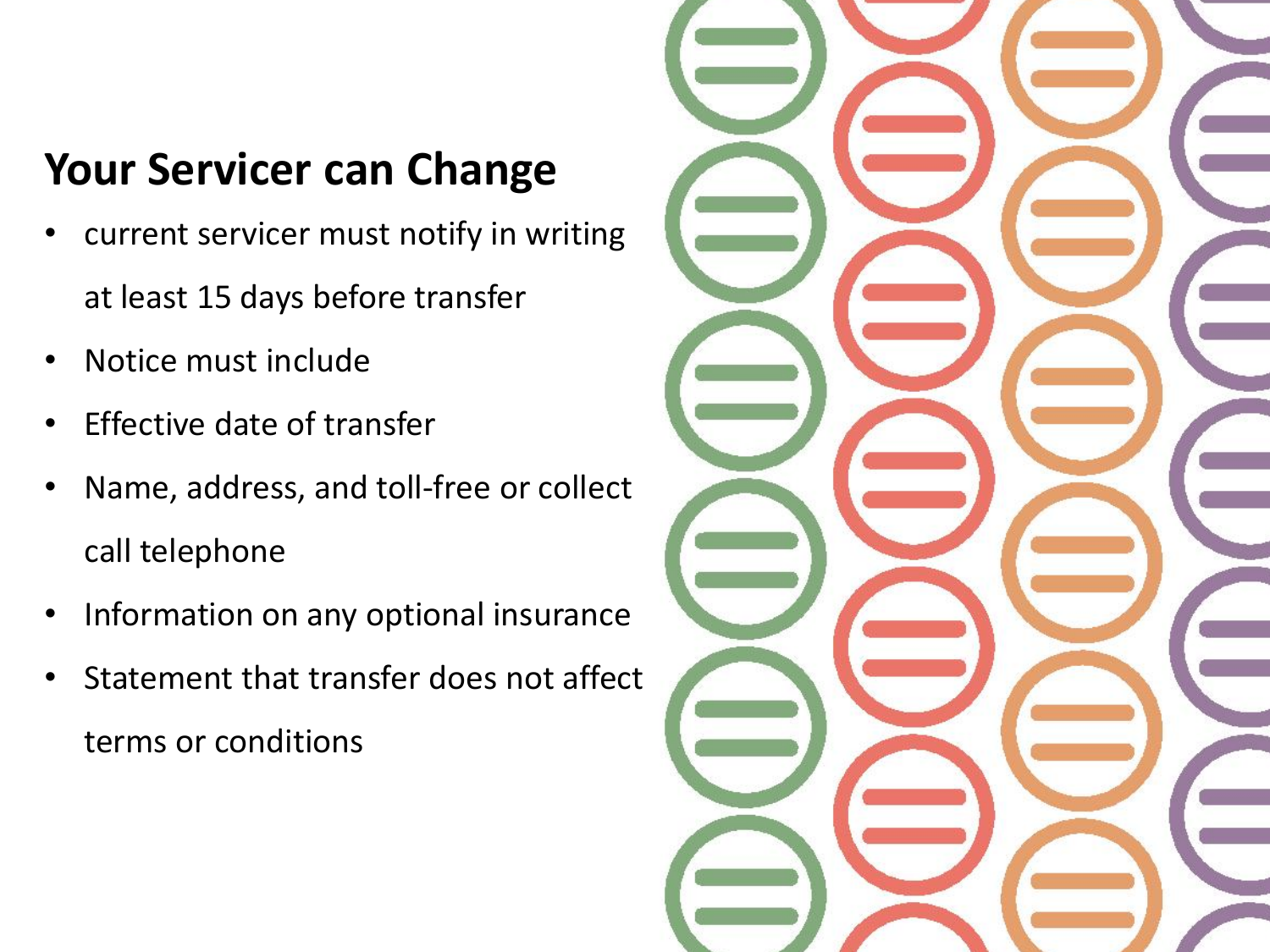## **Prepaying your Mortgage**

Interest on your mortgage is calculated each month of the unpaid balance.

- Amounts on your loan papers assume
- You make your payments each month
- You make no extra payments

## **Before Preparing your Mortgage**

- Consider whether the money would be better spent on financial goal
- Are you on track with retirement savings
- Have you paid off higher interest debt that is not tax deductible
- Do you have adequate reserve funds
- Maintenance account
- Job loss/medical emergency
- Do you have sufficient insurance coverage?
- Health, life, disability
- Adequate homeowner coverage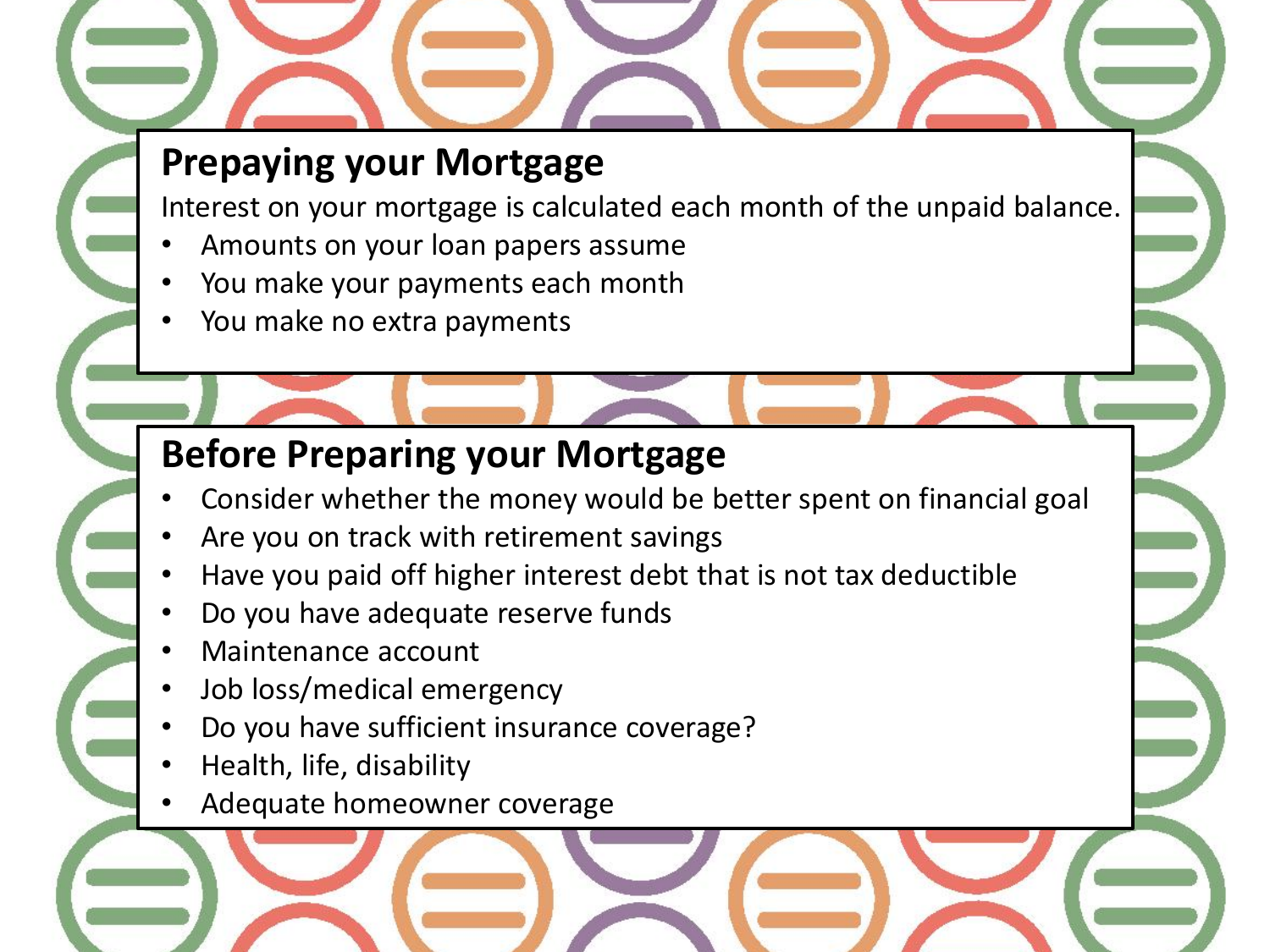**Protecting Your Home: Insurance Reviews and Settlement Rights**

- Review your homeowners insurance regularly
- Get to know your insurance agent
- Insurance is regulated by the States

## **Avoiding Problems**

- The easiest way to solve problems is to not have them in the first place
- Stick to your financial plan
- Plan for the unexpected! It's bound to happen
- Save up for repairs and replacements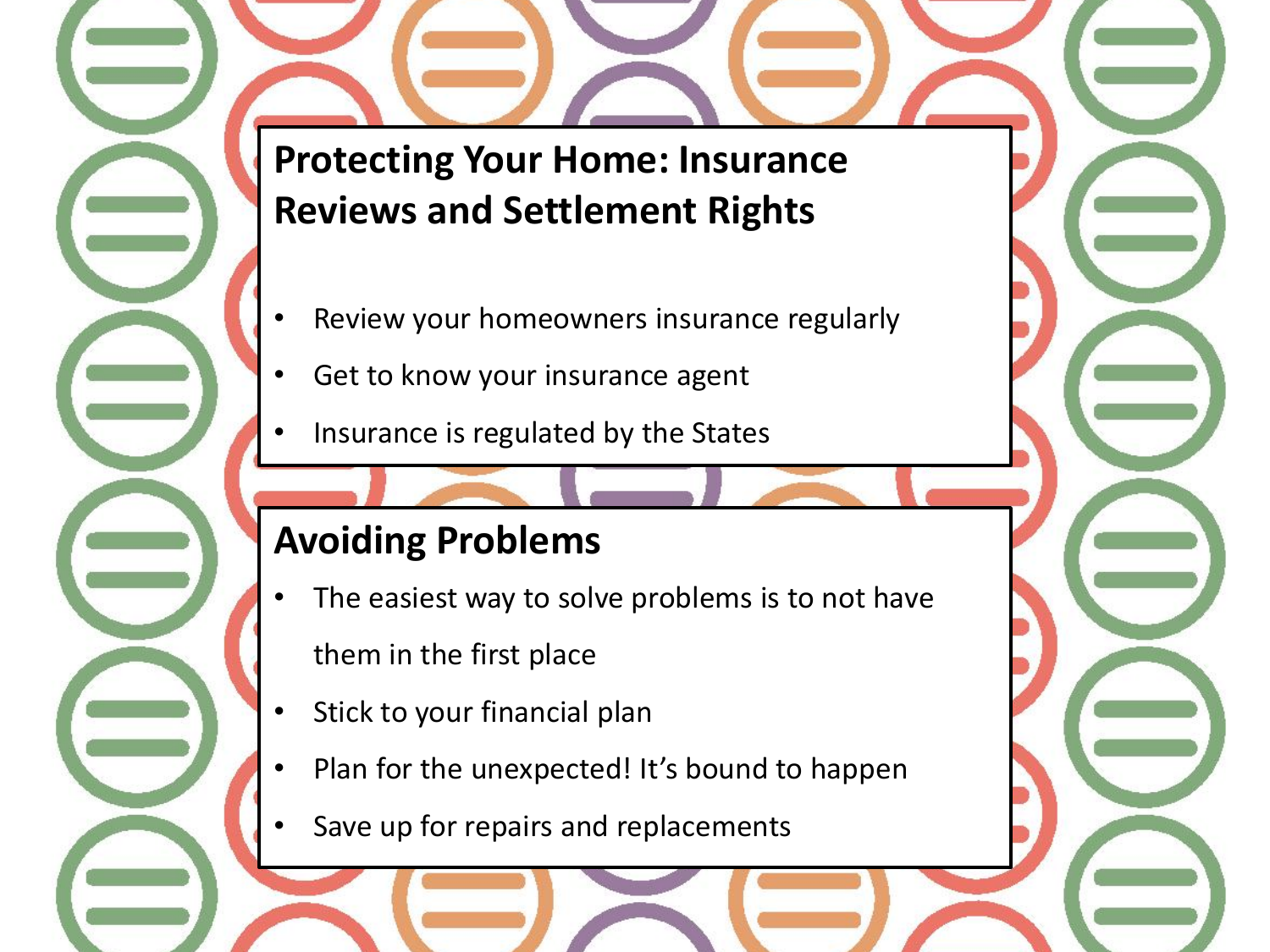

## **Avoid temptations**

- After buying a house you will get lots of offers in the mail
- You will also receive offers from contractors for improvements
- You will receive offers to use the equity in your home to pay off your debts
- You may be told to use your home equity for major purchases
- Predatory Lenders target new homebuyers in certain prices ranges, demographic groups

## **In the event of a financial crunch**

- Understand payment priorities
- Pay your utilities services next
- If you need your car to get to work, your car loan is the next payment to make
- Court-ordered payments such as alimony and child support should be made to avoid possible criminal action
- Income tax
- Student loans